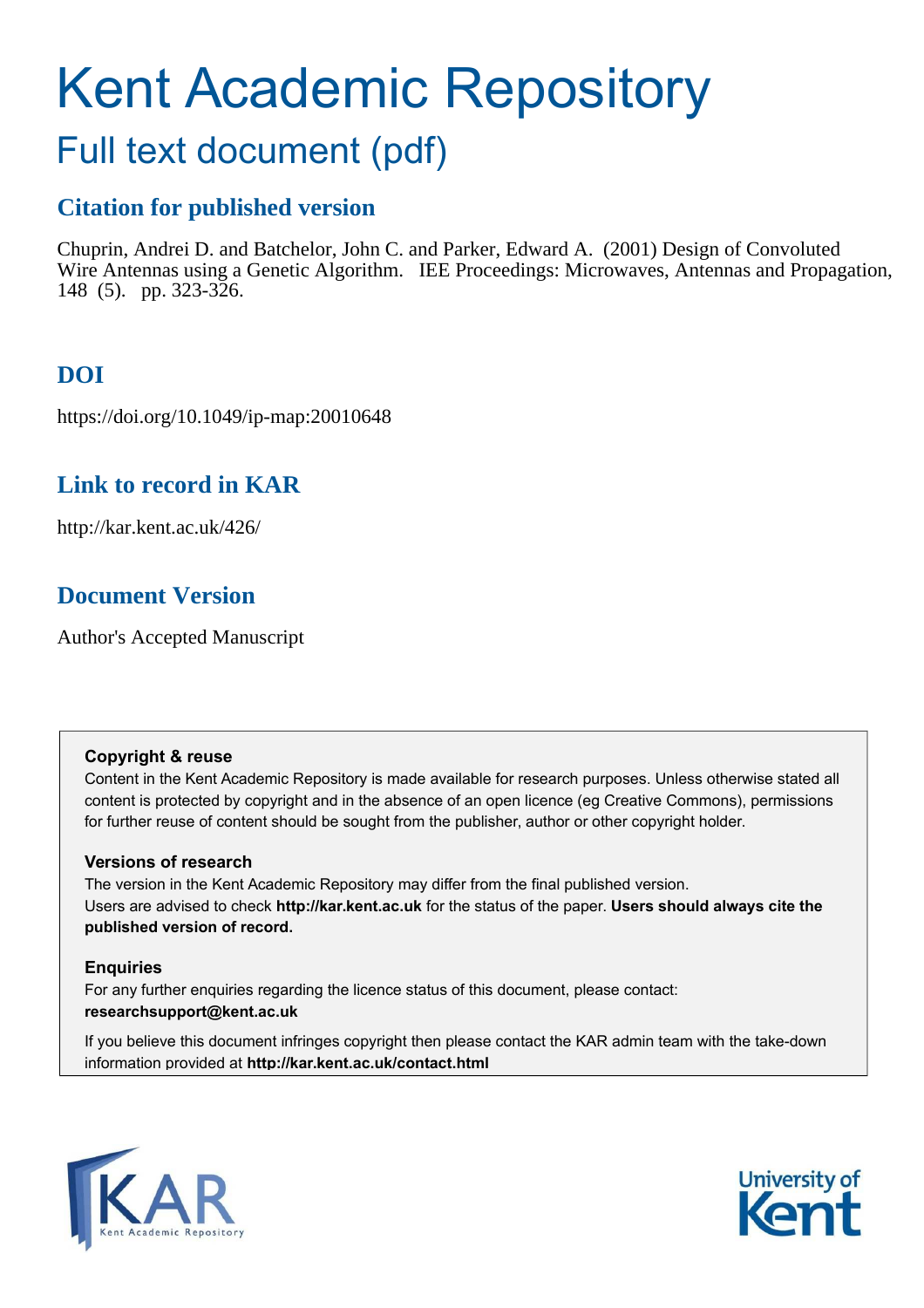## **Design of Convoluted Wire Antennas Using A Genetic Algorithm**

A.D. Chuprin, J.C. Batchelor and E.A. Parker

This paper is a postprint of a paper submitted to and accepted for publication in IET Microwaves, Antennas and Propagation and is subject to Institution of Engineering and Technology Copyright. The copy of record is available at IET Digital Library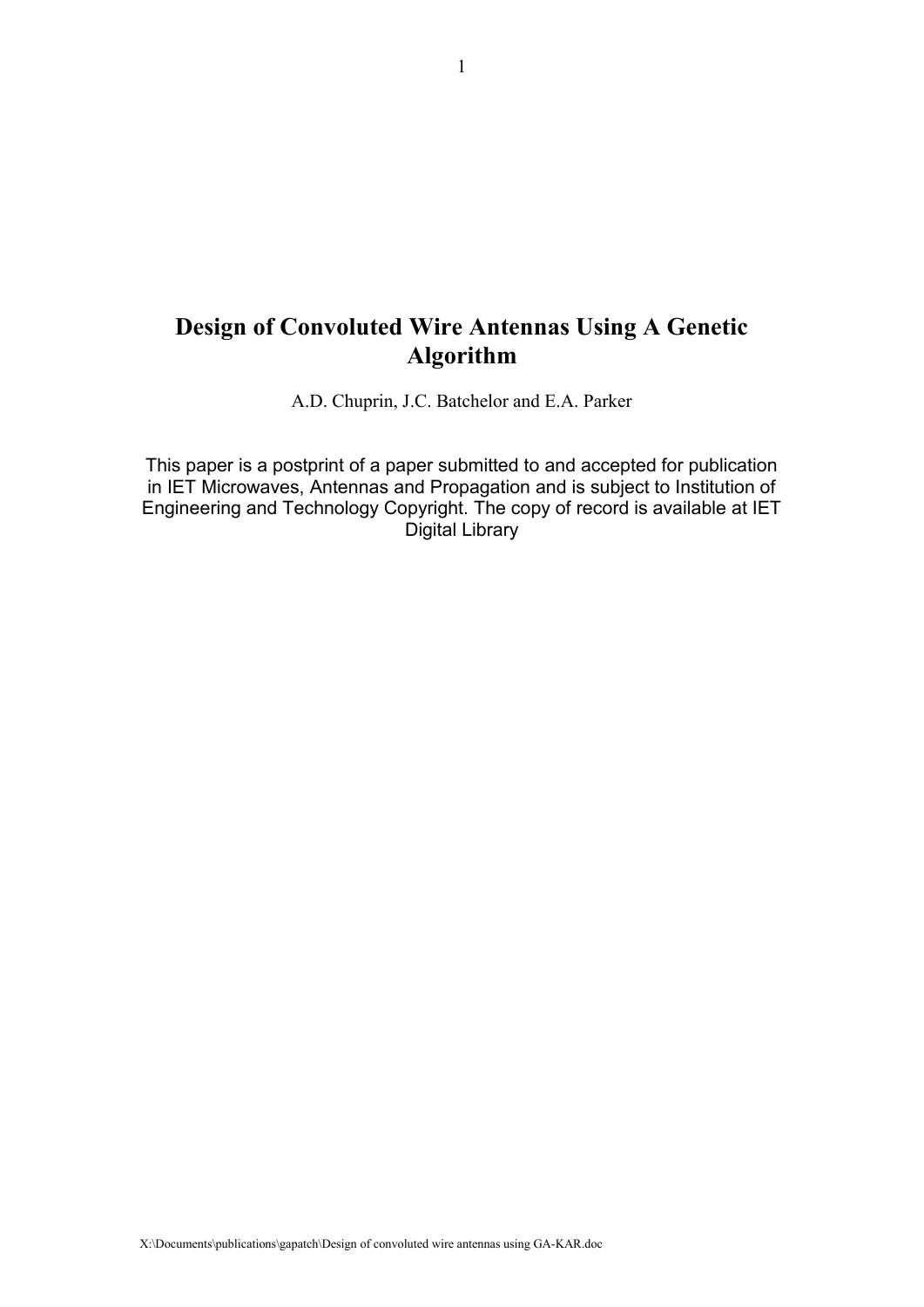### **Design of Convoluted Wire Antennas Using A Genetic Algorithm**

A.D. Chuprin, J.C. Batchelor and E.A. Parker

Abstract: The Genetic Algorithm technique has been used to optimize the design of small folded wire antennas. The genetic optimizer located wires on a predefined grid to create well matched devices operating at single or multiple bands. The chromosome structure and the fitness function employed are described. The GA approach also enabled broadband radiators and electrically small convoluted geometries to be designed.

#### 1 Introduction

Genetic optimization has been applied to electromagnetic problems with significant success over the last 10 years. Notable applications have been in multi-layer absorber design [1], Frequency Selective Surfaces [2,3], Yagi array optimization, [4] and to printed patch design [5]. Genetic Algorithms (GAs) are suited to the optimization of electromagnetic structures as they cope well with multiple input parameter design tasks. They are also able to solve for different independent and loosely related goals simultaneously. Their stochastic nature gives good global search properties, reducing the local minimum problem often associated with Gradient type and other deterministic optimizers. A common criticism of GAs is the amount of intuition required and uncertainty involved in the selection of the optimizer control parameters, such as population size and probability and type of cross-over used. While it is true that some experience is usually required to solve a non-trivial problem successfully by GA, it must also be stated that the simplicity and flexible application of the process often outweighs the uncertainty in the control settings. Commonly available GA optimizers often include preset values (e.g. probability of mutation) which give acceptable solutions in the first instance. Empirical guidelines have been reported in the literature, though these are often problem dependent and vary according to the implementation of the GA. Research into knowledge based GAs continues to address these issues [6]. This paper describes the use of a GA to design printed wire structures by selection of wires from a predefined grid. The following design goals are addressed in each section: input matching at single and multiple frequencies,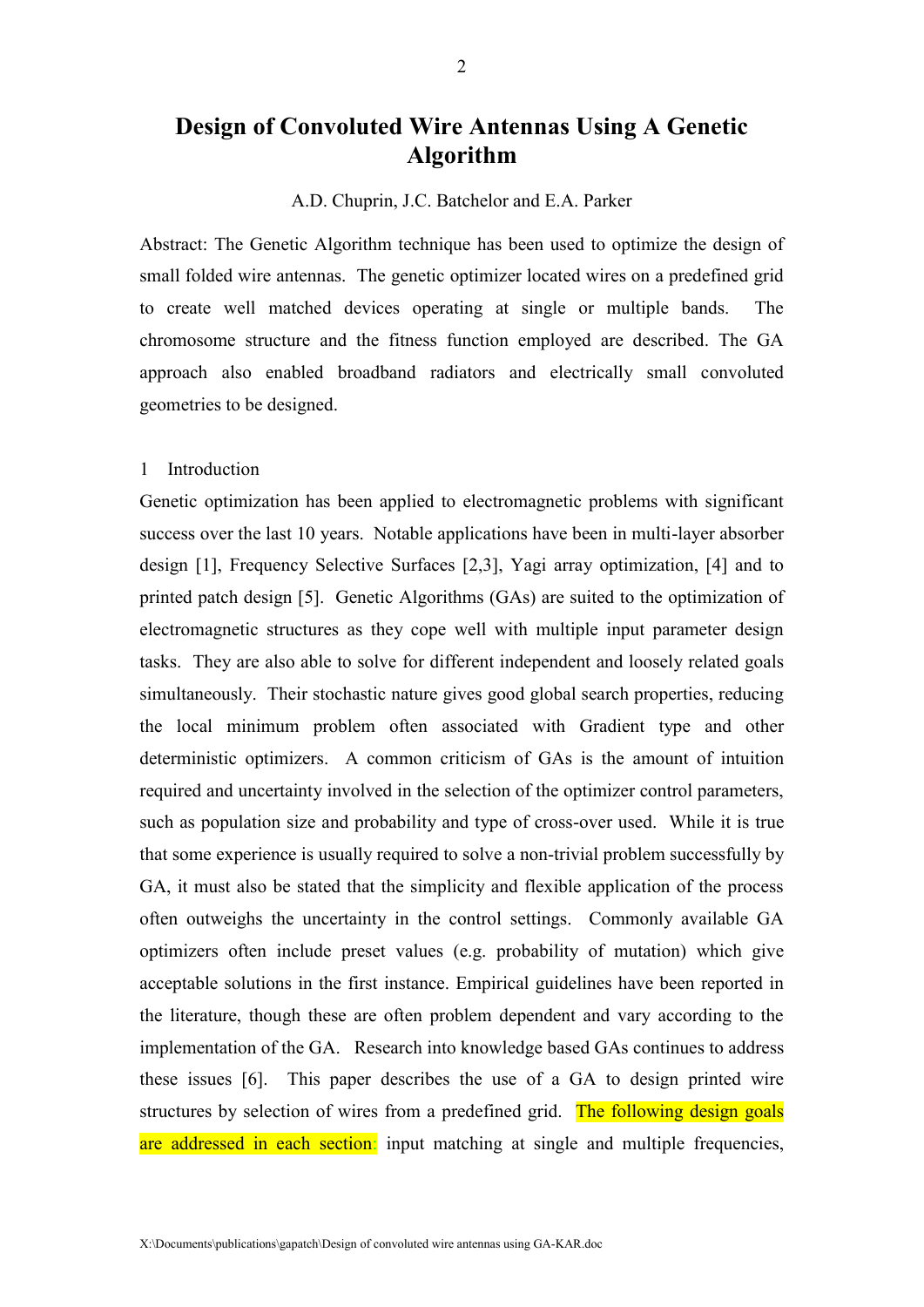frequency minimization, broadband operation, radiation pattern shape, and the removal of low current carrying wires in the final structure.

#### 2 Wire grid structure

All the printed antennas described in this paper have been derived from a predefined rectangular grid of wires, as depicted in Fig.1. The grid had total side lengths of  $L<sub>x</sub>$ and  $L_y$  each side consisting of  $N_x$  and  $N_y$  joined wires in the x and y directions respectively. All the gridlines were in the same plane and equally spaced, thus forming a lattice of  $N_x \times N_y$  simple rectangular cells of dimensions  $l_x$  and  $l_y$  given by (1):

$$
l_{x,y} = \frac{L_{x,y}}{N_{x,y}}.
$$
 (1)

The planar nature of the grid meant that all wires were joined at their end points. The individual wires were normally much less than one wavelength in length and could be further segmented for basis current representation in an electromagnetic solver using the method of moments technique. The grid structure used in this study had the parameters,  $N_x = N_y = 10$ , which gave the total number of wires  $N_t = 10 \times 11 \times 2 =$ 220. The wires were electrically thin with a constant radius of 1mm. There was no ground plane or dielectric substrate present. A balanced feed point was modelled by impressing a voltage across one of the wires.

The genetic optimizer produced antennas from the grid by selecting individual wires to be present. All the genetic structures were subsets of the full grid and each had a total number of wires  $N_{\rm W}$ .  $N_{\rm W}$  varied according to each specific structure and was always less than or equal to *N*<sup>t</sup> .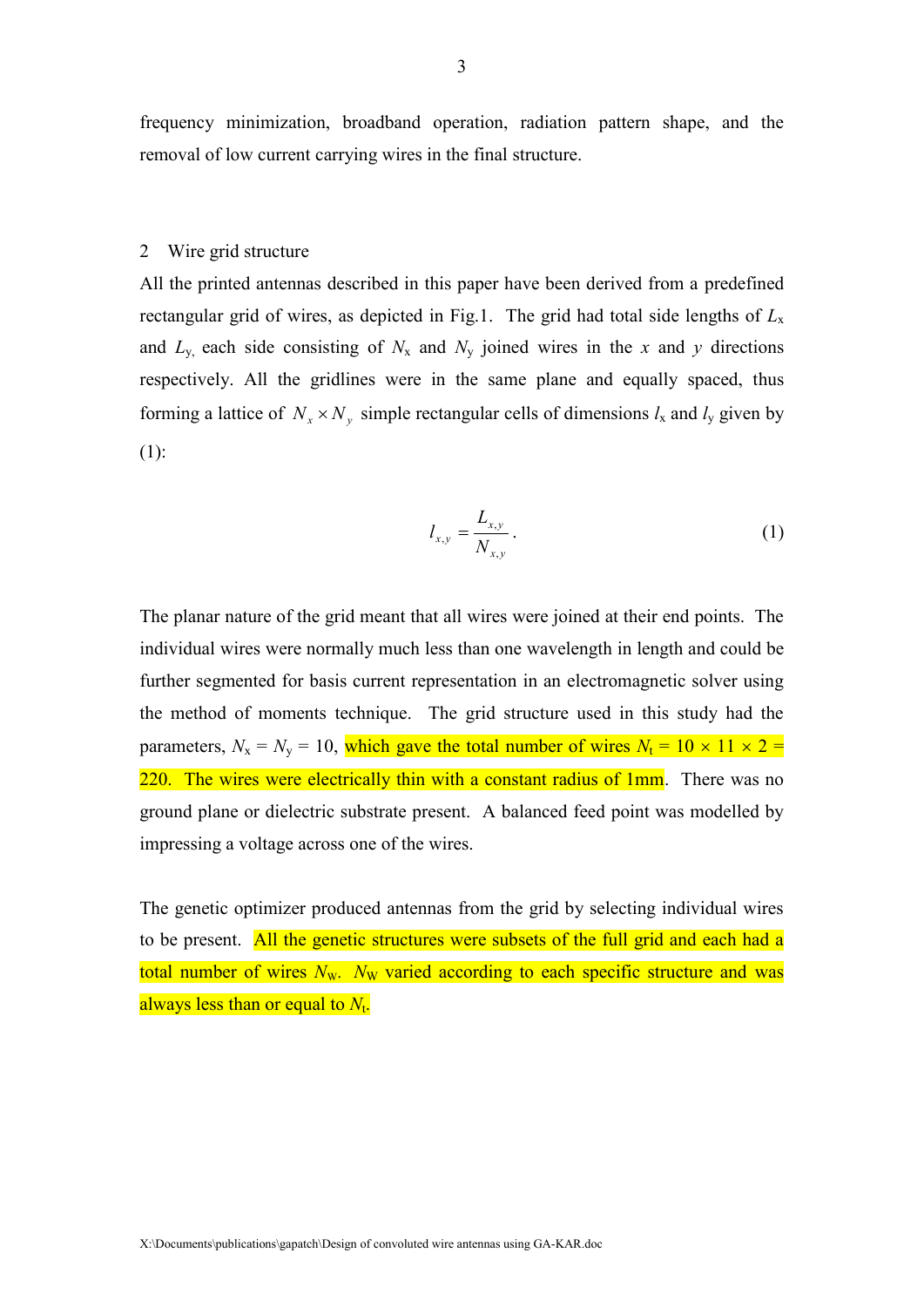#### 3 Chromosome Representation

The grid structure formulated above was represented by a binary chromosome. The basic chromosome string consisted of 3 parts and was of total length  $N_t + N_{ex} + N_s$ . It had the following form:

$$
\overbrace{101100010010110\cdots1101}^{N_t} \dots \overbrace{01}^{N_{ex}}.
$$

where  $N_t$  was the total number of wire locations in the grid  $(220)$ . The presence or absence of each wire was represented by 1 or 0 in the first  $N_t$  bits. The digit 1 occured  $N_{\rm w}$  times in the first  $N_{\rm t}$  bits. The excited wire number, *m*, was coded in the next  $N_{\rm ex}$ bits, and the feed was set to be the wire represented by the  $m<sup>th</sup> 1$  in the  $N_t$  string. If in the operation of the routine the value of m chosen was greater than  $N_w$ , then  $N_w$  was subtracted from *m* until this was not the case. Finally, the excited segment of the feed wire was represented by  $N_s$  bits, which indicated the segment of the feed that was to have a voltage impressed across it. The short electrical length of the individual grid wires allowed  $N<sub>s</sub>$  to be set at 1 segment for most cases.

The structures were modelled with NEC-2 [7] which solves current distributions on metal wire structures using the method of moments. NEC models filamental wires which can represent very thin strips of metal. According to Popovic, the strip width is four times the wire radius, [8]. NEC-2 was interfaced with a GA solver called PGAPack [9].

#### 4 Input matching

#### 4.1 Single frequency matching formulation

The genetic optimizer was initially set the design task of evolving structures with inputs matched to 50 $\Omega$  at a single specified frequency (1.8GHz). The grid side lengths  $L_x$  and  $L_y$  were set equal to 8.3cm which was one half wavelength at the design frequency. The fitness (or cost) function was specified to be of the form

$$
Fitness = w_1 \times |Z_{in} - 50| + w_2 \times \sum_{\theta=0}^{2\pi} |P_{\theta} - P_{max}| + w_3 N_W
$$
 (2)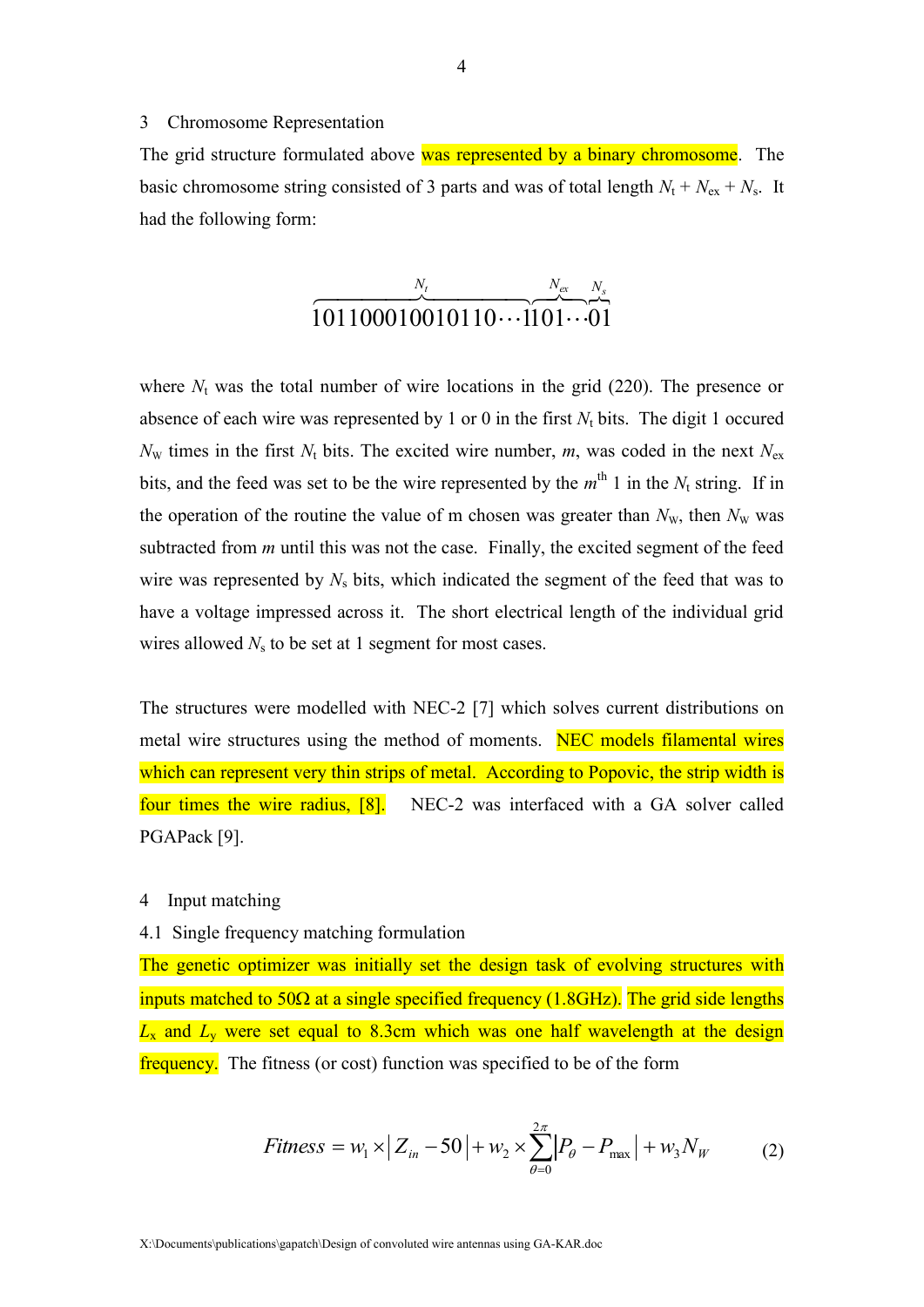where  $Z_{\text{in}}$  is the input impedance in ohms computed by the solver,  $P_{\theta}$  is the radiated power at angle  $\theta$ , and  $P_{\text{max}}$  is the maximum power radiated at a single angle within the plane of interest. The coefficients  $w_1$ ,  $w_2$  and  $w_3$  are weighting factors to prevent individual terms in the fitness function from dominating others. The second term of the fitness function is necessary to avoid the case of well matched resonant structures with poor radiation efficiencies in the plane of interest, or with unphysical superdirective gains. The final term in (2) can be used to minimize the number of individual wires in the final solution.

#### 4.2 Single frequency matching results

The GA was set to run with a total replacement of the parent population, keeping only the single best, elite, solution. A comparison was made where the optimizer was allowed to design structures with no constraint on the numbers of wires present against the case where a limit was placed on  $N_w$ . With  $w_3 = 0$  in (2) the optimizer was able to achieve fitness approaching zero for single frequency impedance matching and it became apparent that many comparable local minima existed, each satisfying the fitness criteria. A typical example of a single frequency matched structure with no limit on wire number is shown in Fig.2a. The design is clearly complex and an investigation of the current magnitude flowing on the structure revealed that many wires did not carry significant currents. Setting  $w_3 \neq 0$  reduced the complexity of the optimal structures. It was necessary to select weighting factors to prevent the optimizer favouring solutions with zero wires present. The exact value of the weighting coefficients was not essential, though a good choice involved ensuring that the individual fitness function terms would be of the same order of magnitude for solutions close to the optimum. With this additional constraint a significant reduction in the number of structure wires was observed, with  $N<sub>W</sub>$  falling from typical values of about 120 to around 60. A reduced wire solution is illustrated in Fig.2b. The number of isolated wires falls from 7 in Fig.2a to just 2 in Fig.2b. Inspection of a large set of solutions indicated that with the number of wires minimized, structures took on the general form of 1 to 3 folded halfwave dipoles carrying sinusoidal current distributions. The fact that different solutions were obtained for each GA run demonstrated that the constraints applied did not locate a single dominant global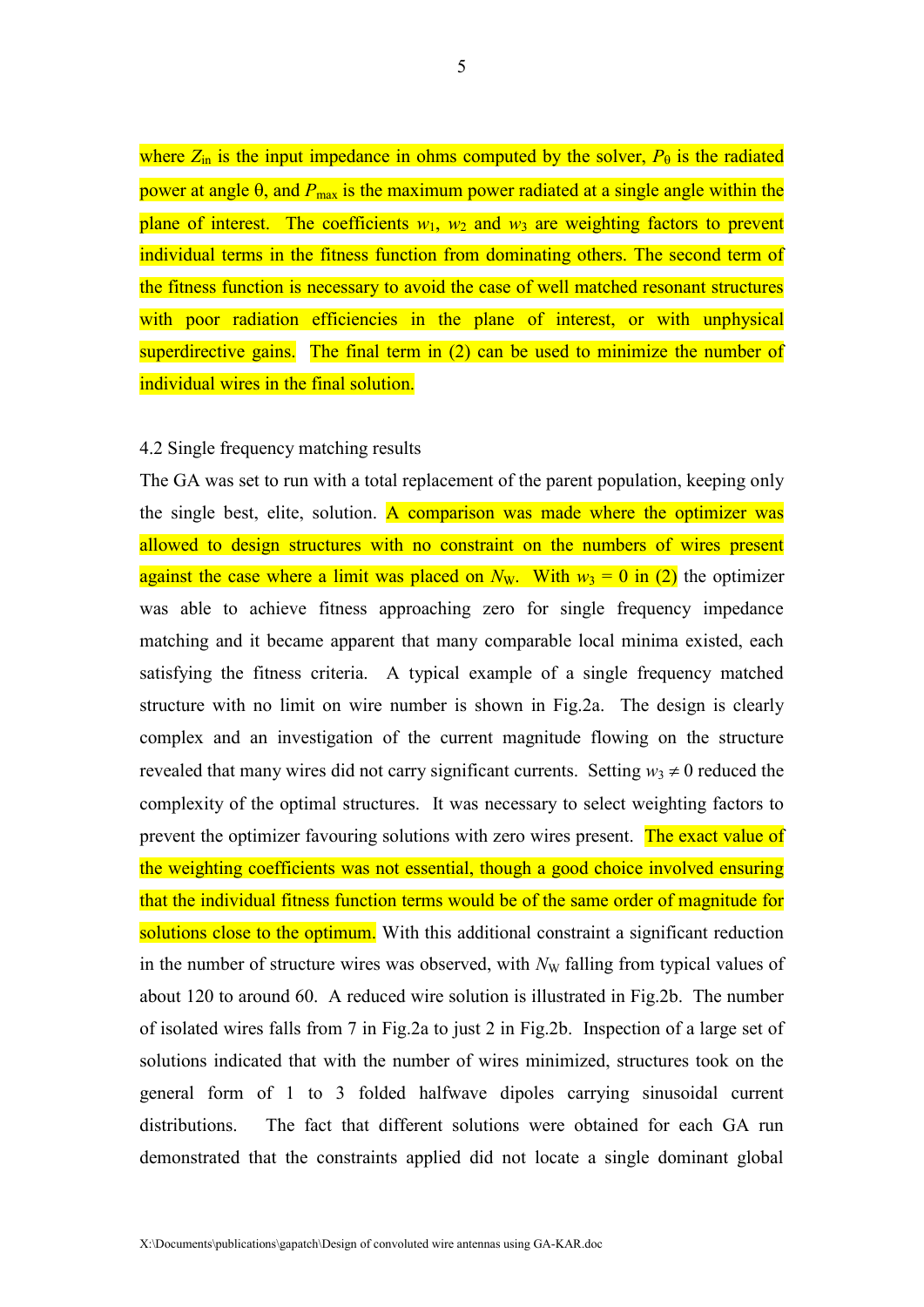solution. Many comparable local solutions were produced which satisfied the cost function, and therefore more precise specification of the radiation pattern could help to differentiate between local optima and a unique global solution.

#### 4.3 Multi-frequency input matching

The fitness function for multiple frequency input matching took the form:

$$
fitness = \sum_{n=1}^{N} |Z_n - 50|
$$
 (3)

where  $Z_n$  was the input impedance at frequency  $f_n$ . A solution for  $N = 3$  is illustrated in Fig.3 which shows the frequency dependence of the return loss for the inset antenna structure. The frequency points specified were 1600, 2000 and 2400MHz. Return losses of better than 10dB were achieved in each case, but it should also be noted that between the first two matches  $S_{11}$  never rose above  $-10$ dB. If good isolation is required between the various operating bands, frequency points could be specified where the return loss is required to approach 0dB. The total boresight gain for the structure of Fig.3 was calculated to drop by 6dB between the upper and lower bands, which was a consequence of the main beam shifting from boresight to  $50^{\circ}$ elevation. This was because boresight radiation was not included as a constraint in the fitness function. The structure was excited by a single source, though designs could be developed with independently fed separate bands if required. The fitness function would then be required to reward isolation between the feeds for the various bands. The optimizer was capable of running with up to 6 separate and independently matched frequency points  $(N = 6)$ .

#### 4.4 Broadband matching

The multiple frequency point matching approach described in section 4.3 was adapted to provide a method for broad band design, by requiring that the points should be close together in frequency. Stipulating that matching should be optimized at 900, 1000, 1100 and 1200 MHz resulted in the return loss shown in Fig.4. The antenna was matched over a  $S_{11} \le 10$  dB bandwidth of 35% where the total side length of the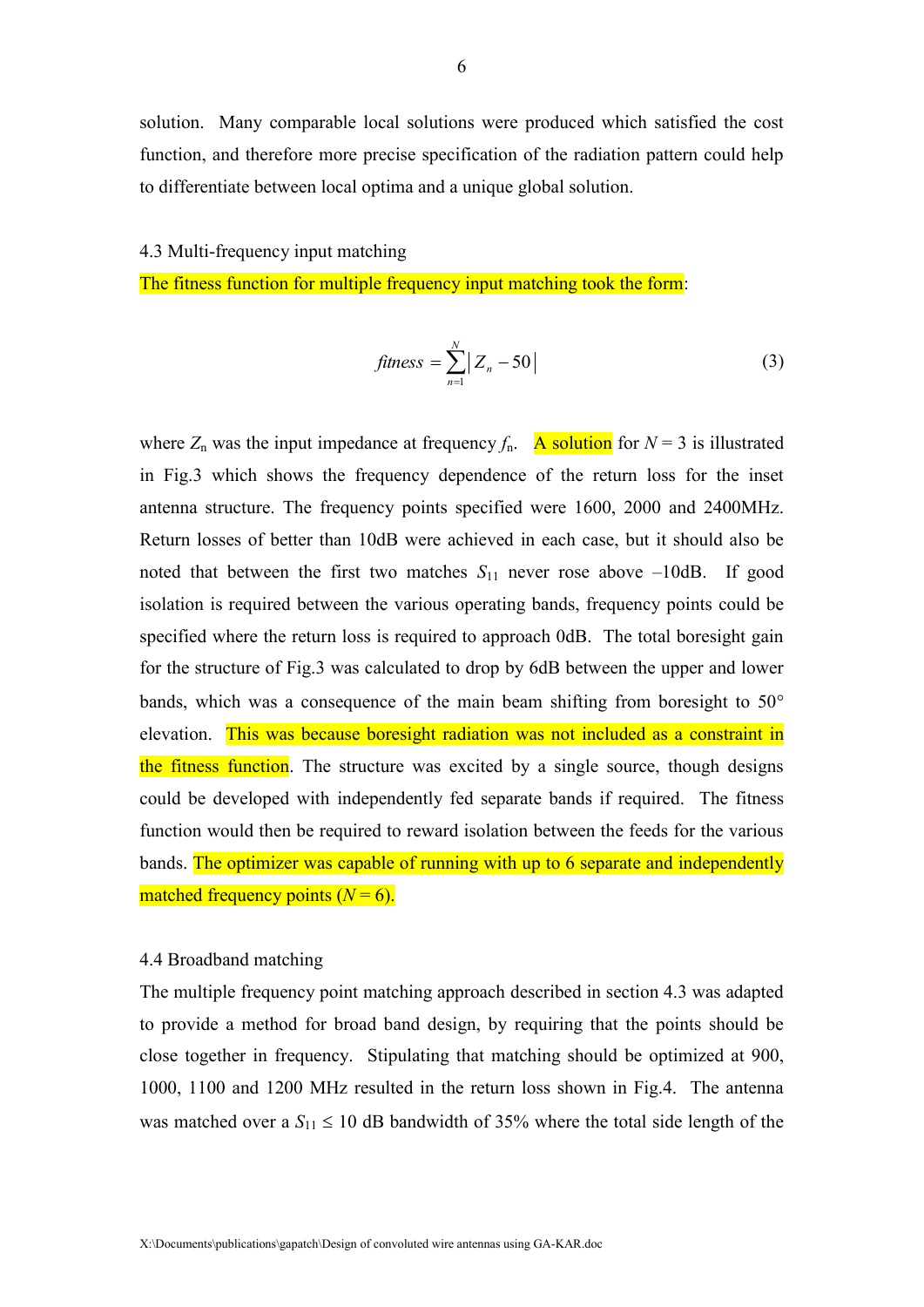grid was a half wavelength at the band centre. The total gain at boresight fell by 3.5dB over this band. Comparable halfwave dipole bandwidths are in the region of 20%.

#### 5 Frequency minimization

Personal communication systems require reduced size antennas, where the tendency is to approach the Hertzian dipole characteristics of reactive input impedance, dipole radiation patterns and very limited bandwidths. The optimizer was set the task of reducing the operating frequency of a grid based antenna with fixed side length 8cm and wire radius 1mm. This was implemented by adding the simulation frequency to the fitness function which is minimized by the nature of the optimizer. Other terms in the fitness function required a close match to  $50\Omega$  and a maximized average gain. Results showed that input matched antennas could be derived which were only 20% of the length of a halfwave dipole, though this was associated with a fall in the –10dB  $S_{11}$  bandwidth to about 5%. Figure 5 shows the return loss plot for a reduced size antenna, with side length *d* of 7.5cm. The antenna structure is inset. The operating frequency was 600MHz, i.e. an operating wavelength  $\lambda_0$  of 50cm. This represents a figure of merit of about 6.7, where the figure of merit is defined as *d*  $\frac{\lambda_0}{\lambda}$ , [10,11]. NEC

calculated the boresight gain of this antenna to be about 1.7dBi which, as expected, is equal to that of a Hertzian dipole. Figure 6 shows a predicted radiation pattern for the structure in Fig.5 which confirms that it is equivalent to a Hertzian dipole. The reduced size antenna described here is matched over a 5% bandwidth, while a Hertzian dipole would require a matching circuit and would be an inefficient radiator.

#### 6 Conclusions

The integration of a genetic search engine with an electromagnetic solver has been used to demonstrate the successful generation of various grid based antenna structures suitable for printing on planar surfaces. Impedance matching can be achieved at single or multiple frequency points using this technique, though control of the power gain must also be maintained to produce efficient radiators. The structures produced by the genetic optimizer often include many wires that do not carry significant currents, but the complexity can be reduced by including the number of wires in the structure as a parameter to be minimized. This process provided valuable insight into how the final structures related to their radiation patterns. However, no single unique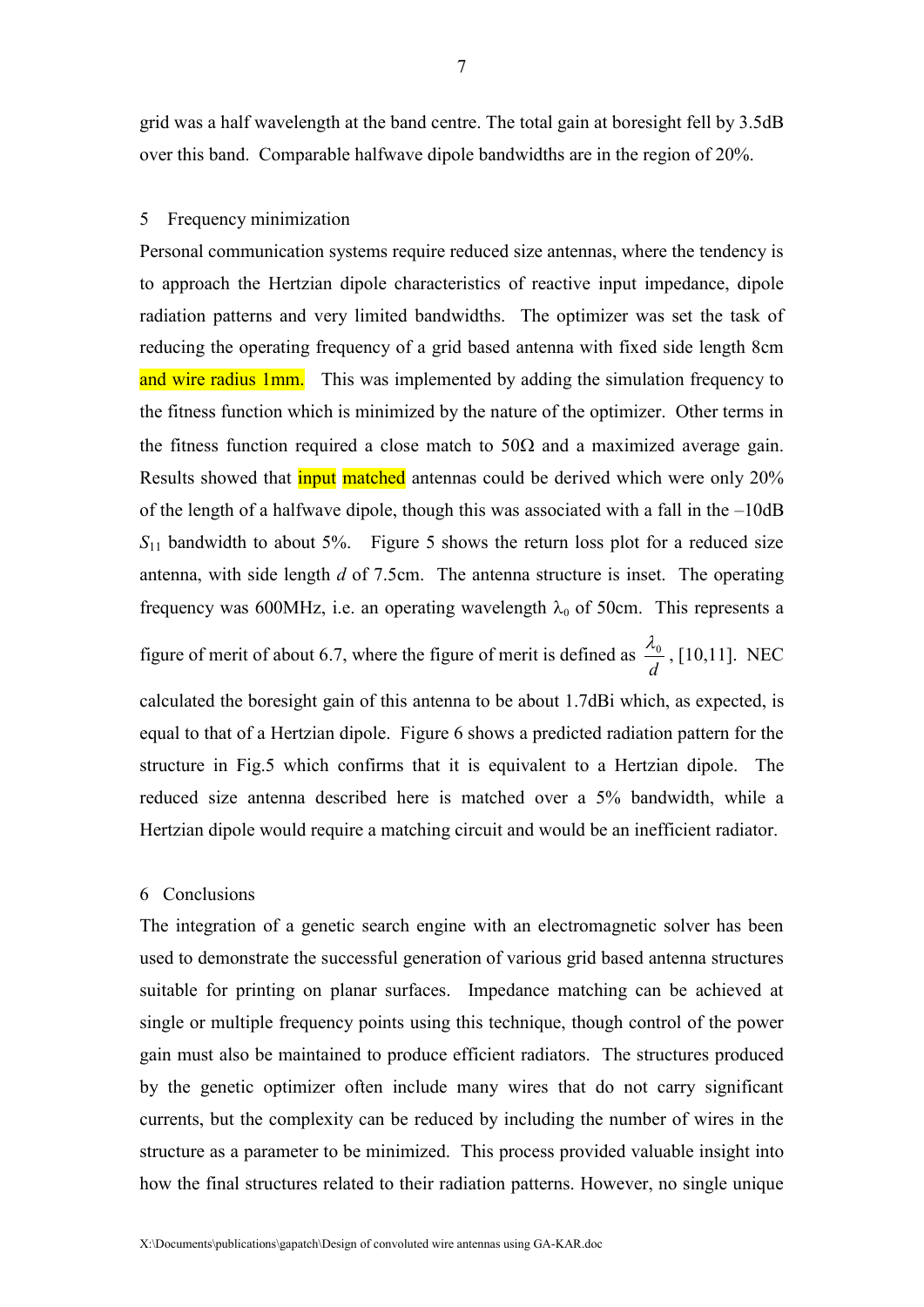solution was discovered, suggesting that the search space must be reduced. It should be possible to design multiple band convoluted antennas with separate feed points for each band. Finally, it was shown that Hertzian size convoluted antennas can be produced with bandwidths acceptable for communications channels. All the structures were modelled in free space with no dielectric sheet or ground plane. This reduced solution times, but more practical designs will be result from substrate inclusion. Again future work should address these issues and also present a possibility for accurate practical validation of computed results.

#### 7 Acknowledgement

This work was supported by a research grant from the UK Engineering and Physical Sciences Research Council.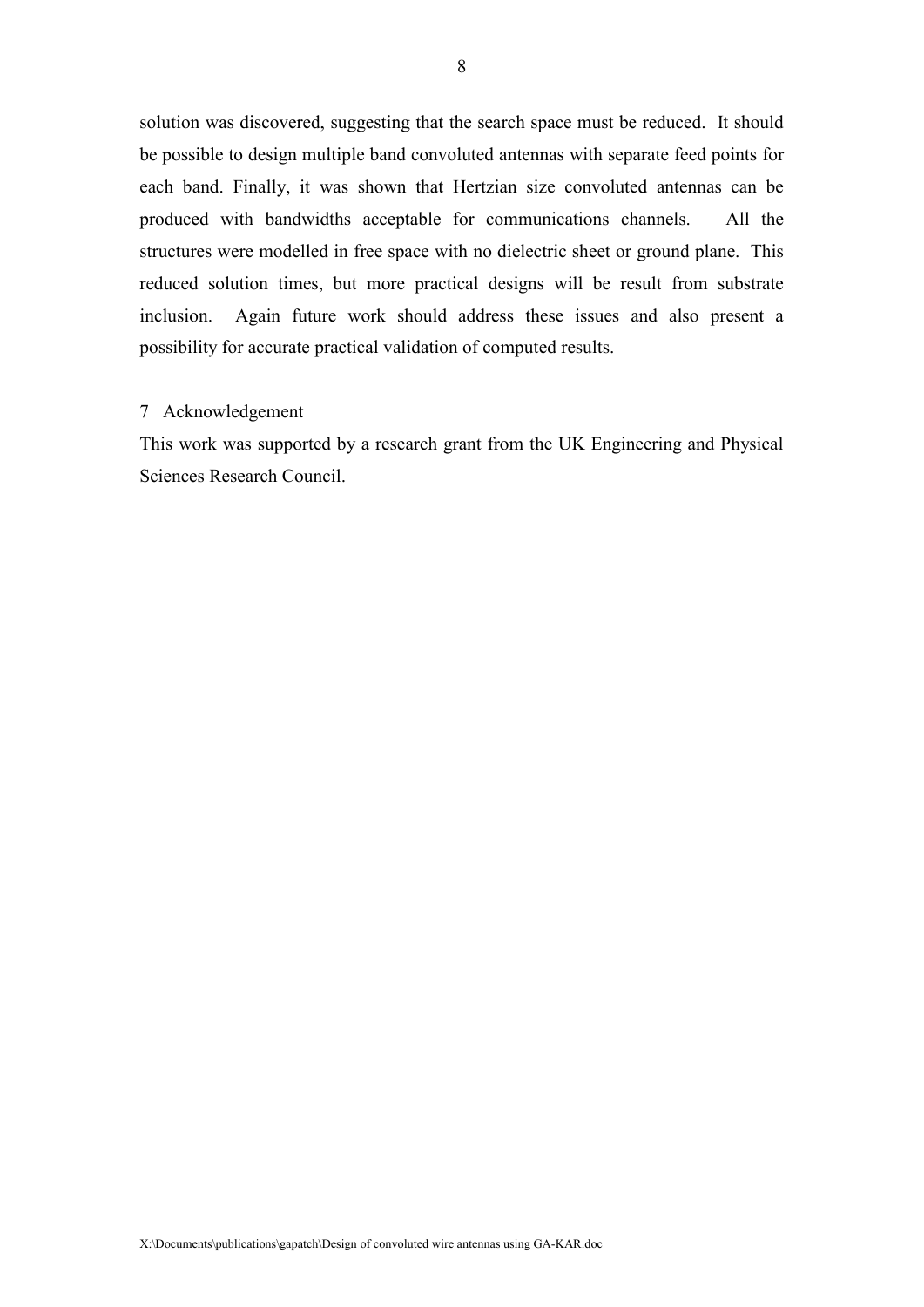#### **References**

- 1 Weile, DS., Michielssen, E. and Goldberg, DE.: 'Genetic Algorithm Design of Pareto Optimal Broadband Microwave Absorbers', IEEE Trans. Electromag. Compat., 1996, 38, (3), pp.518-525.
- 2 Manara, G., Monorchio, A. and Mittra, R 'Frequency selective surface design based on genetic algorithm', IEE Electron. Letts., 35, (17), 1999, pp.1400- 1401.
- 3 Chuprin, AD., Parker, EA. and Batchelor, JC.: 'Convoluted Double Square: Single Layer FSS with Close Band Spacings', IEE Electron. Letts., 2000, 36, (22), pp.1830-1831.
- 4 Altshuler, EE. and Linden, DS.: 'Wire-Antenna Designs Using Genetic Algorithms', IEEE Antennas and Propagation Magazine, 1997, 39, (2), pp.33- 43.
- 5 Johnson, JM. and Rahmat-Samii, Y.: 'Genetic Algorithms and Method of Moments (GA/MOM) for the Design of Integrated Antennas', IEEE Trans. Antennas Propagat., 1999, 47, (10), pp.1606-1614.
- 6 Muscat, A.F. and Parini, CG.: 'Design of Novel Microstrip Antenna Structures Using Knowledge Intensive CAD', Proc. AP-2000, Davos, April 2000, p.470.
- 7 Burke, G.J. and Poggio, A.J.: 'Numerical Electromagnetics Code Method of Moments', Lawrence Livermore Lab, US, 1981.
- 8 Popovic, B.D. and Kolundzija, B,M.: 'Analysis of metallic antennas and scatterers', IEE Publishing, ISBN 0 85296 807 8.
- 9 Levine, D.: 'Users Guide to the PGAPACK Parallel Genetic Algorithm Library', Tech. Rep. ANL-95/18, Argonne National Laboratory, 1995. [ftp.mcs.anl.gov.](ftp://ftp.mcs.anl.gov/)
- 10 Parker, E.A. and El Sheik, A.N.A.: 'Convoluted Array Elements and Reduced Size Unit Cells for Frequency Selective Surfaces', IEE Proc. H. Microw. Antennas Propag., 1991, 138, pp.19-22.
- 11 Chuprin, A.D., Parker, E.A. and Batchelor, J.C.: 'Resonant Frequencies of Open and Closed Loop Frequency Selective Surface Arrays', IEE Electron. Letts., 2000, 36, (19), pp.1601-1603.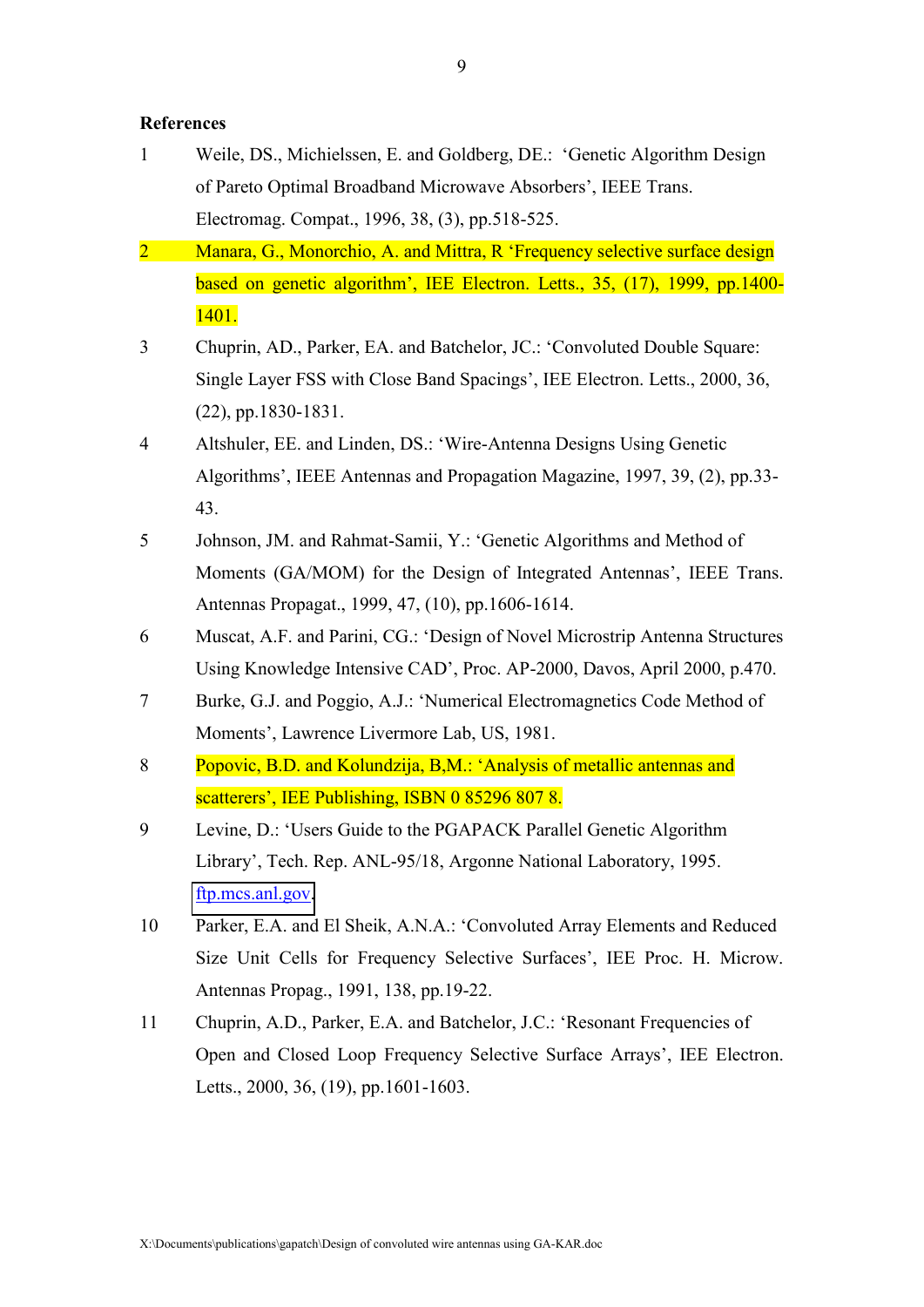#### **Figure captions:**

Figure 1:

Rectangular grid basis for genetically derived antennas.

Figure 2: Convoluted antenna structures produced by genetic search Feed point

(a) Total wire number unconstrained (b) Wire number minimized by search

Figure 3:

Return loss of triple band convoluted antenna structure.

Vertical axis:  $|S_{11}|$  (dB), Horizontal axis: Frequency (MHz)

Figure 4:

Return loss for the inset multiband convoluted antenna structure.

Vertical axis:  $|S_{11}|$  (dB), Horizontal axis: Frequency (MHz)

Figure 5:

Return loss for the inset single band frequency reduced antenna structure.

Vertical axis:  $|S_{11}|$  (dB), Horizontal axis: Frequency (MHz)

Figure 6:

Co-polar radiation pattern in *x*-*z* plane for the reduced size antenna in Fig.5. (*y*-*z* plane pattern is identical).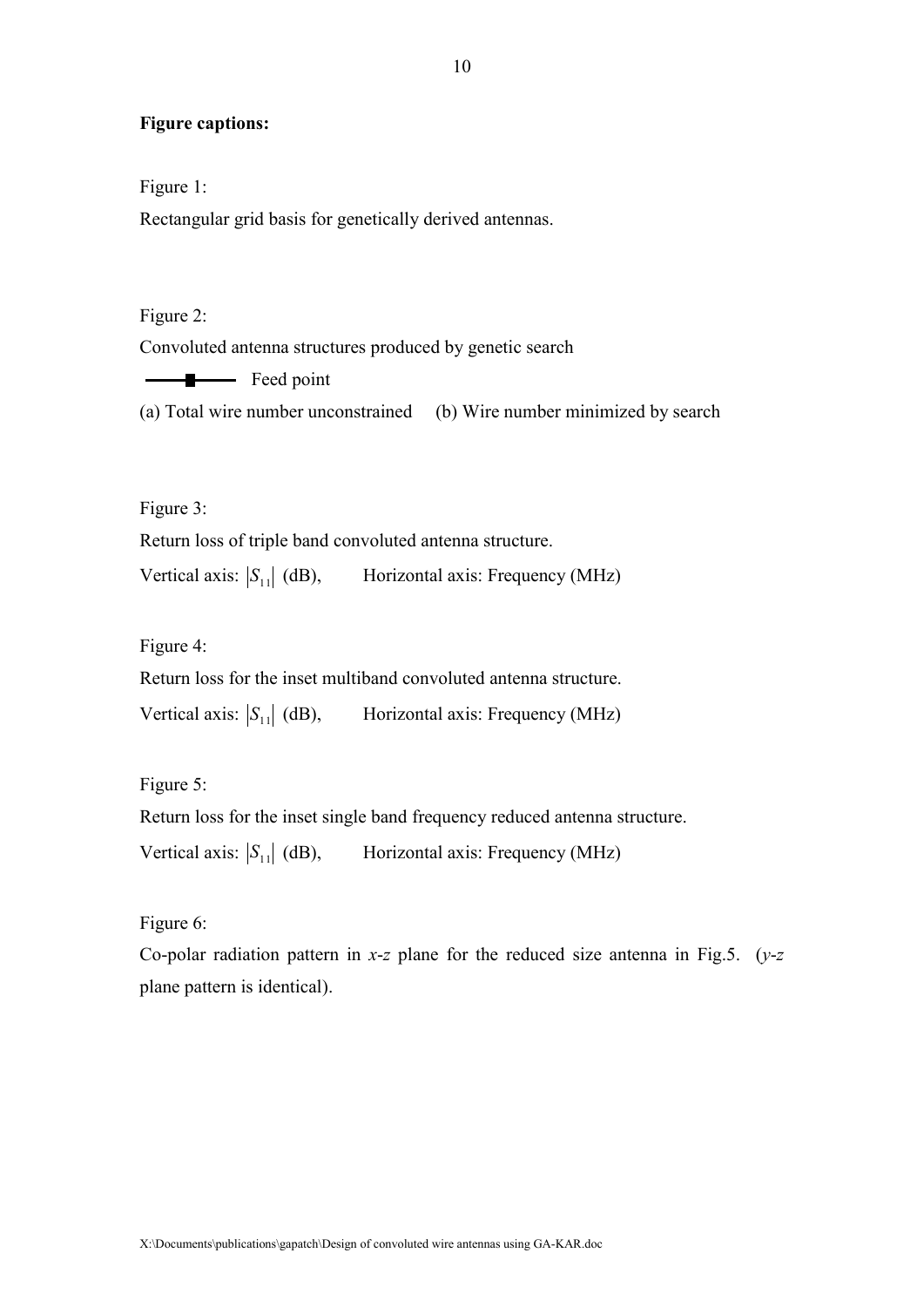



Rectangular grid basis for genetically derived antennas.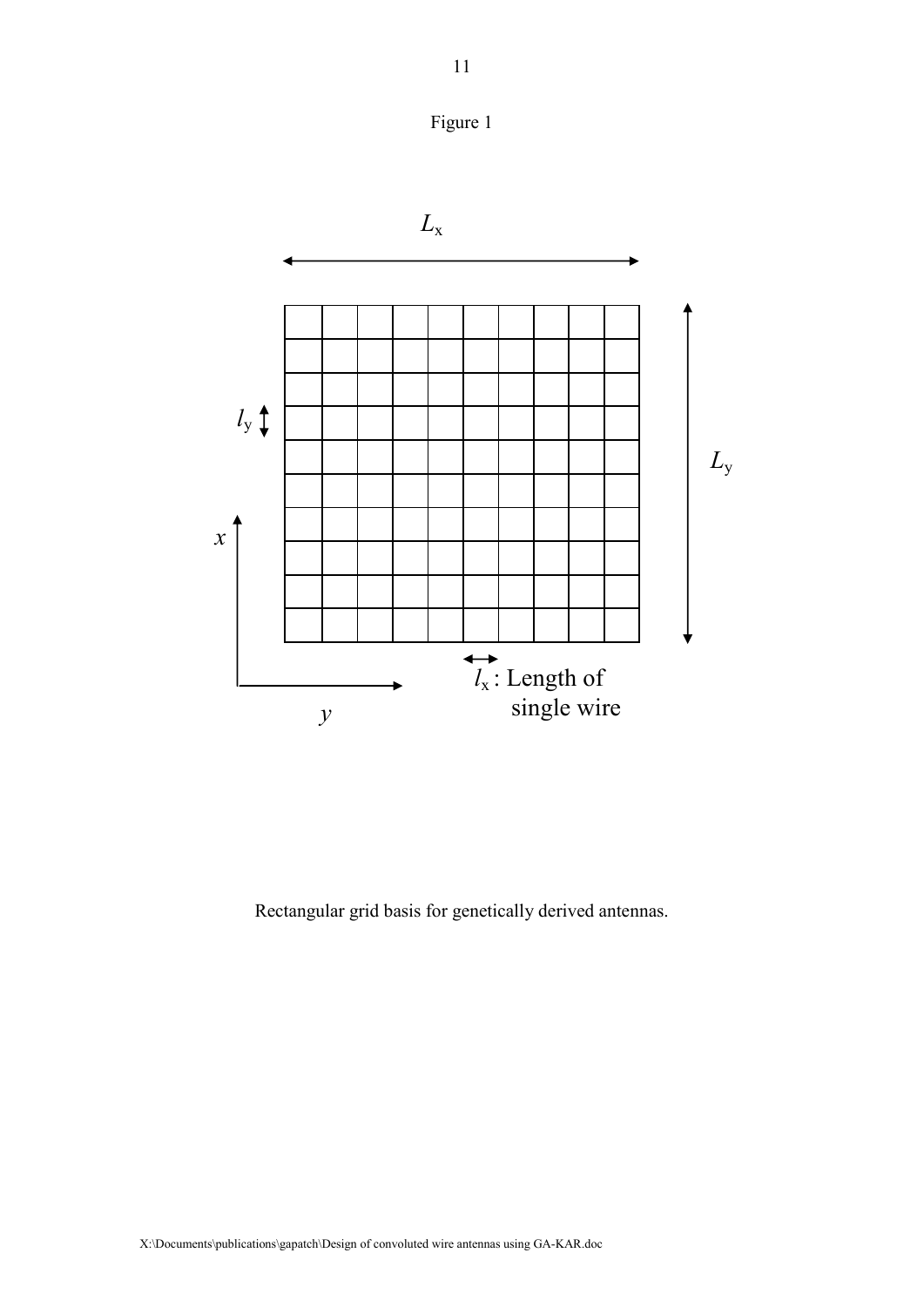



Convoluted antenna structures produced by genetic search

Feed point

(a) Total wire number unconstrained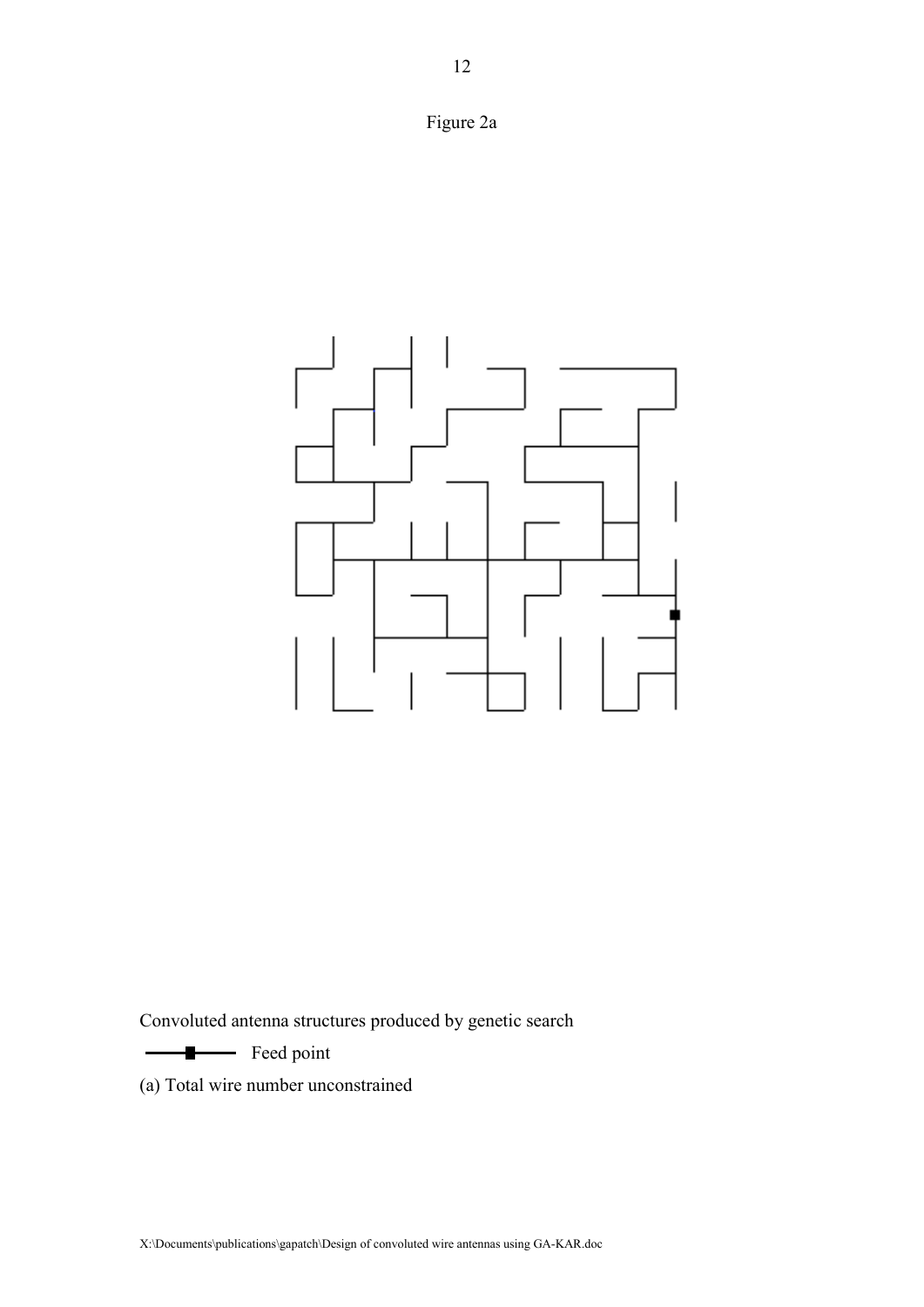



(b) Wire number minimized by search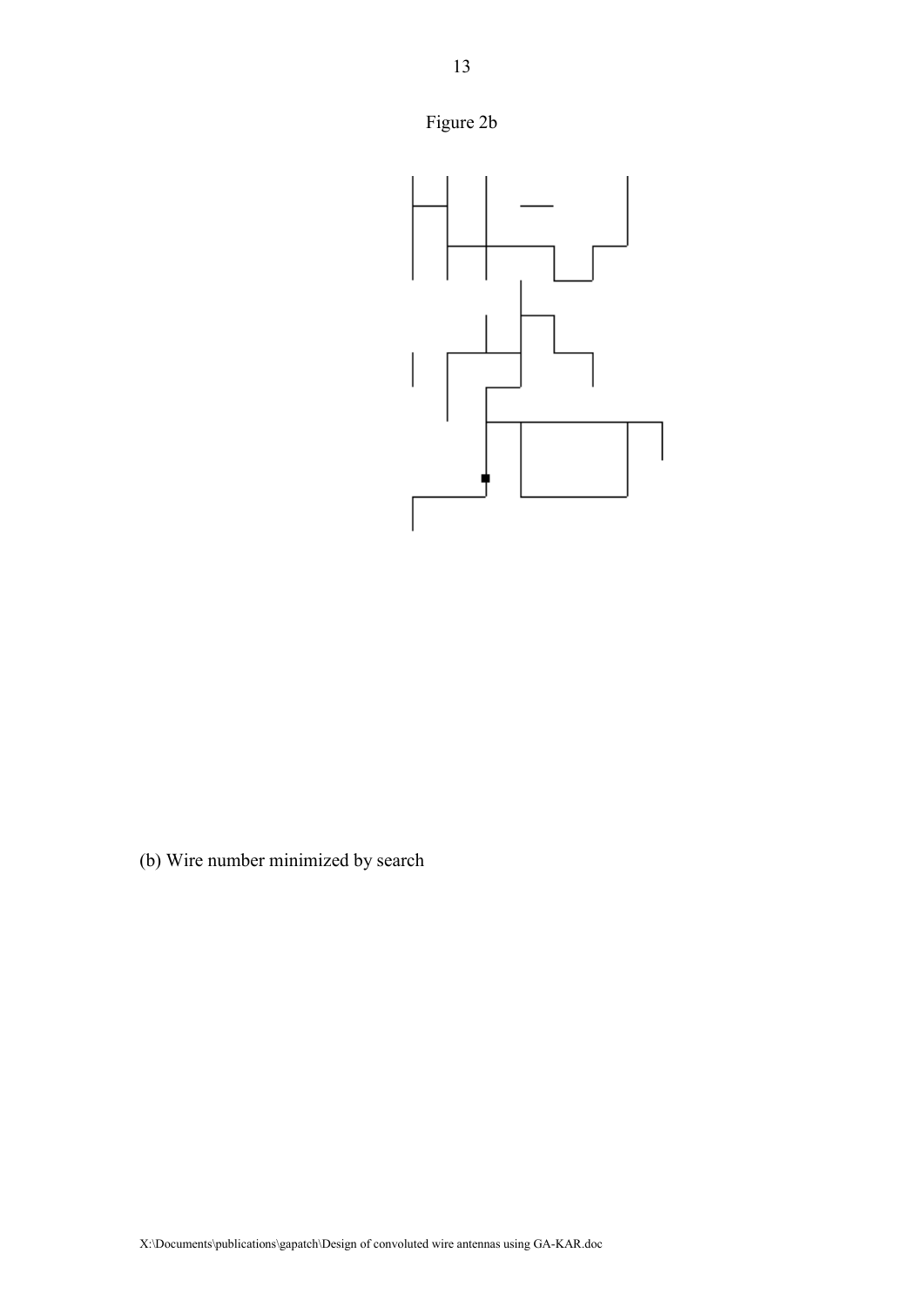Figure 3



Return loss of triple band convoluted antenna structure. Vertical axis:  $|S_{11}|$ , Horizontal axis: Frequency (MHz)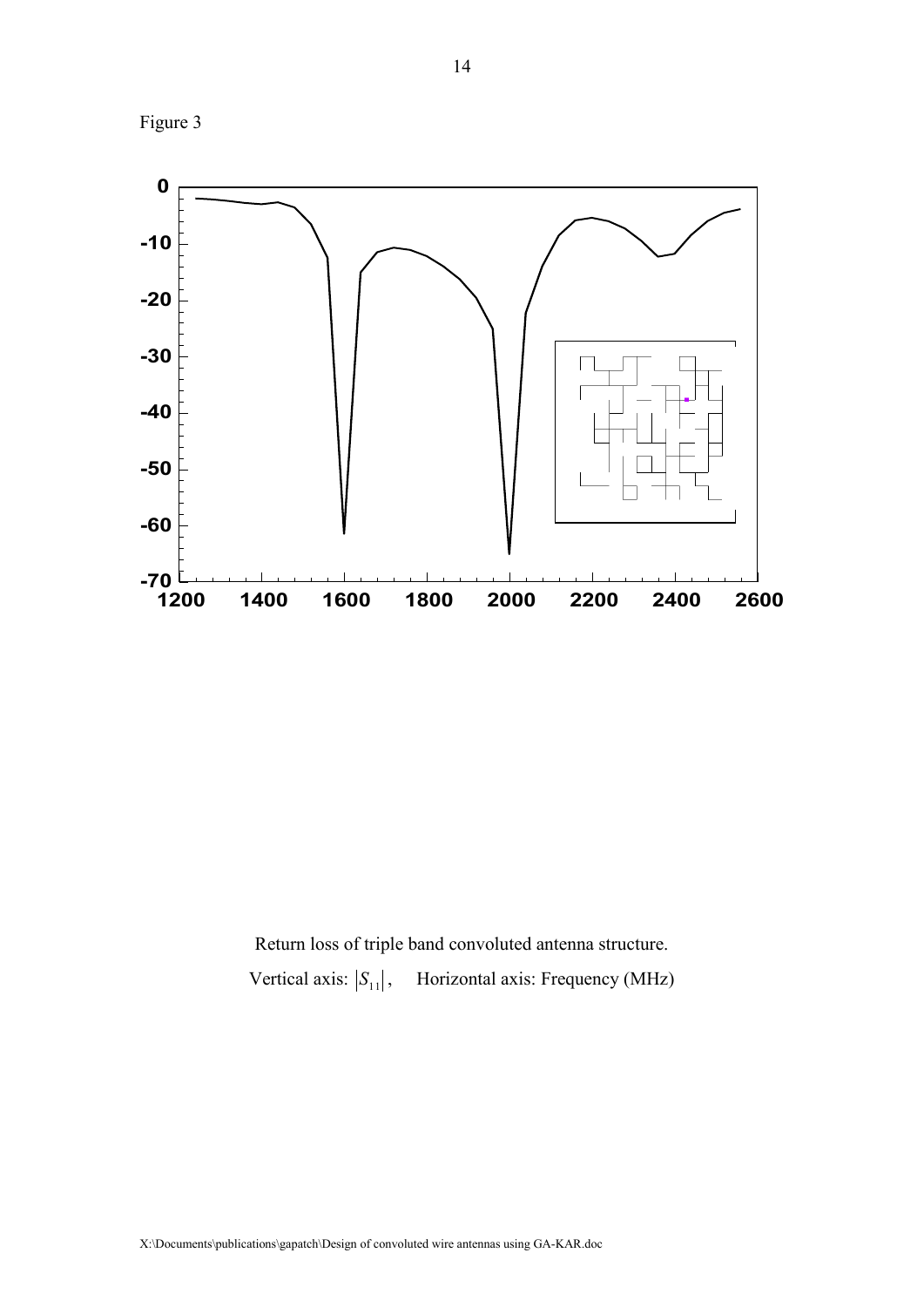



Return loss for the inset multiband convoluted antenna structure.

Vertical axis:  $|S_{11}|$ , Horizontal axis: Frequency (MHz)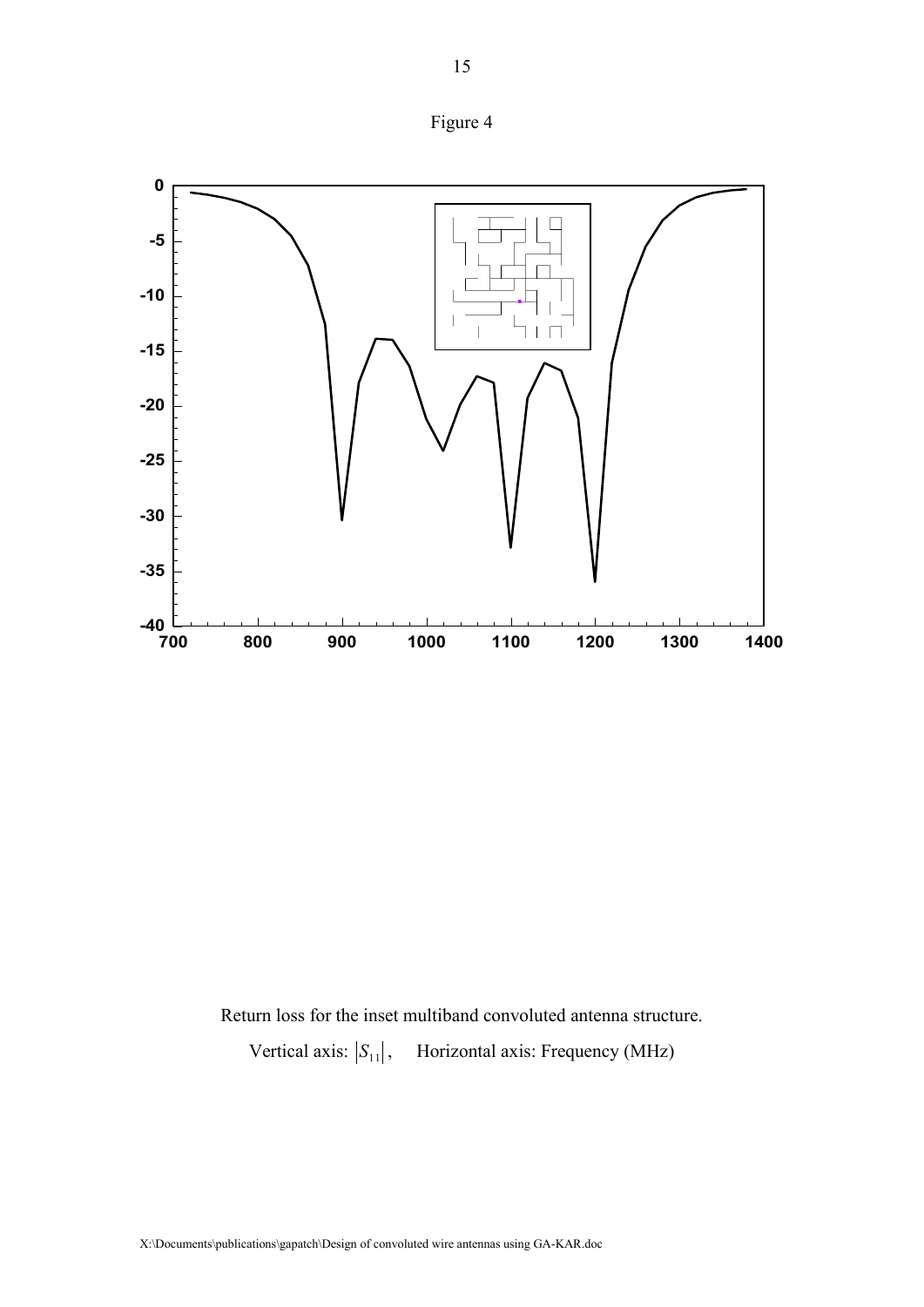



Return loss for the inset single band frequency reduced antenna structure. Vertical axis:  $|S_{11}|$ , Horizontal axis: Frequency (MHz)